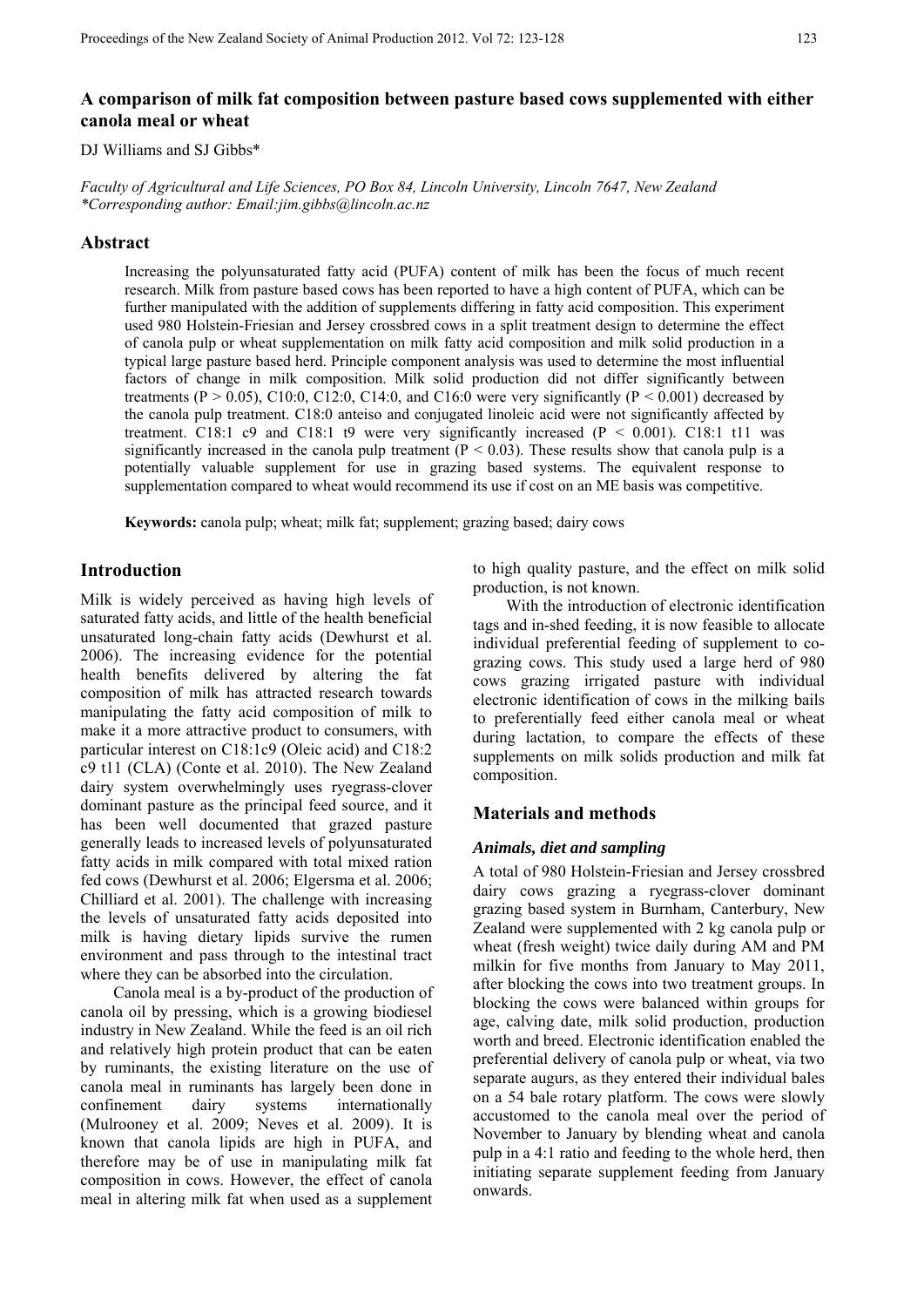| Fatty acid                 | Pasture | <b>SEM</b> | Canola pulp | <b>SEM</b> | Wheat | <b>SEM</b> |
|----------------------------|---------|------------|-------------|------------|-------|------------|
| C4:0                       | 0.0     | 0.0        | 0.0         | 0.0        | 0.0   | 0.0        |
| C6:0                       | 0.0     | $0.0\,$    | 0.0         | 0.0        | 0.0   | 0.0        |
| C8:0                       | 0.0     | $0.0\,$    | 0.0         | 0.0        | 0.0   | 0.0        |
| C10:0                      | 0.0     | $0.0\,$    | 0.0         | 0.0        | 0.0   | 0.0        |
| C10:1                      | 0.0     | 0.0        | 0.0         | 0.0        | 0.0   | 0.0        |
| C12:0                      | 0.0     | $0.0\,$    | 0.0         | 0.0        | 0.0   | 0.0        |
| C12:1                      | 0.0     | $0.0\,$    | 0.0         | 0.0        | 0.0   | 0.0        |
| C14:0                      | 0.1     | $0.0\,$    | 0.2         | 0.0        | 0.0   | 0.0        |
| C16:0                      | 5.2     | 0.4        | 16.0        | 0.2        | 2.9   | 0.2        |
| C16:1 t9                   | 0.0     | $0.0\,$    | 0.0         | 0.0        | 0.0   | 0.0        |
| C16:1c9                    | 0.8     | 0.2        | 0.2         | 0.0        | 0.0   | 0.0        |
| C <sub>18</sub> :0 anteiso | 0.0     | $0.0\,$    | 0.4         | 0.0        | 0.0   | 0.0        |
| C18:0                      | 0.5     | 0.1        | 3.8         | 0.0        | 0.2   | 0.1        |
| C18:1t9                    | 0.0     | $0.0\,$    | 0.0         | 0.0        | 0.0   | 0.0        |
| $C18:1$ t11                | 0.0     | $0.0\,$    | 0.0         | 0.0        | 0.0   | 0.0        |
| C18:1c6                    | 0.0     | 0.0        | 0.0         | 0.0        | 0.0   | 0.0        |
| C18:1c9                    | 0.4     | 0.0        | 157         | $\ast$     | 2.2   | 0.5        |
| C18:2c9,12                 | 4.2     | 0.4        | 81.1        | 0.7        | 10.6  | 2.7        |
| C18:3 c6,9,12              | 0.0     | 0.0        | 0.1         | 0.0        | 0.0   | 0.0        |
| C18:3 c9, 12, 15           | 23.7    | 3.5        | 27.6        | 0.6        | 0.7   | 0.0        |
| CLA c9 t11                 | 0.0     | $0.0\,$    | 0.0         | 0.0        | 0.0   | 0.0        |

**Table 1** Mean (mg/g of freeze dried sample) fatty acid profiles of samples of pasture, canola pulp and wheat collected April and May 2010. SEM = Standard error of the mean. \* = Only one measurement available.

Milk samples were collected from twelve individuals of each treatment group in January, April, and May. The January sampling was a Control, with no difference between treatment groups, whilst April and May samplings were from distinct treatment groups. A milk sample (25 mL) was collected from all four quarters of each cow, immediately stored on ice and then frozen. Frozen milk samples were then freeze dried for subsequent milk fat analysis.

 The 200 day lactation milk solid production of all cows was estimated from three milk yield tests of all herd cows in spring, summer and autumn, using Livestock Improvement Corporation (Hamilton, New Zealand) figures supplied to the farmer via Minda Pro (v 4.1) herd management software.

 Two samples of pasture, canola pulp, and wheat were taken in April and May and freeze dried for subsequent fat analysis.

#### *Chemical analysis*

Proximate analysis of crude protein (CP), neutral and acid detergent fibres (NDF and ADF), and organic matter (OM) of pasture, canola pulp, and wheat samples were obtained using near infrared spectroscopy procedures using Foss Systems ISI Scan software (FOSS NIRSystems, Laurel, MD, USA).

The FA composition as the % of fatty acids assessed and as g/ 00g DM, of pasture, canola pulp and wheat, was determined using a modification of the method of Kramer et al. (1997) using gas chromatography. Sub-samples of each material (0.4 g DM) were directly methylated with 4 mL of 0.5 mol/L NaOH/methanol for 15 minutes at 50°C,

followed by 4 mL of 5% HCl/methanol for one1 hour at 50°C, extracted with 2 mL of heptane and then introduced onto a capillary Varian CP7420, USA) 100 m x 0.25 mm x 0.25 μm column with a GC-HP6890 (Hewlett Packard, Wilmington, DE, USA) gas chromatograph. The methyl esters were analyzed by gas chromatography with helium as carrier gas. The split ratio was 1:30 and the injector and detector were held at 260°C. A temperature gradient of 166°C for 39 minutes was increased by 10.0°C per minute to 240°C, held for 10 minutes, increased by 3.0°C per minute to 245°C, and held for 10 minutes to optimize the separation of most of the 18:1 FA in the first isothermal range as reported by Ribeiro et al. (2007).

 Heneicosanoic acid methyl ester (C21:0) was used as an internal standard. Retention times and response factors were determined with methyl ester standards (ME61 and ME93, BR3, CLA c9,t11 and CLAt10,c12 methyl esters) (Larodan Fine Chemicals, Malmo, Sweden). The C18:1 (t6/7/8, c12, c15) and C18:2 (t8,c13, c9,t12, t11,c15) isomers that were not available commercially were identified by order of elution as reported by Loor et al. (2004). The response factor for C18:0 was used to quantify those C18:1 and C18:2 isomers that were not available commercially as described by Loor et al. (2003).

### *Statistical analysis*

The estimated milk solids production of all cows in each group was compared using one way ANOVA in Genstat 14.1 software (VSN International, Hemel Hempstead, UK) with treatment as a block and milk solids as a variable. Significance was assumed at P < 0.05.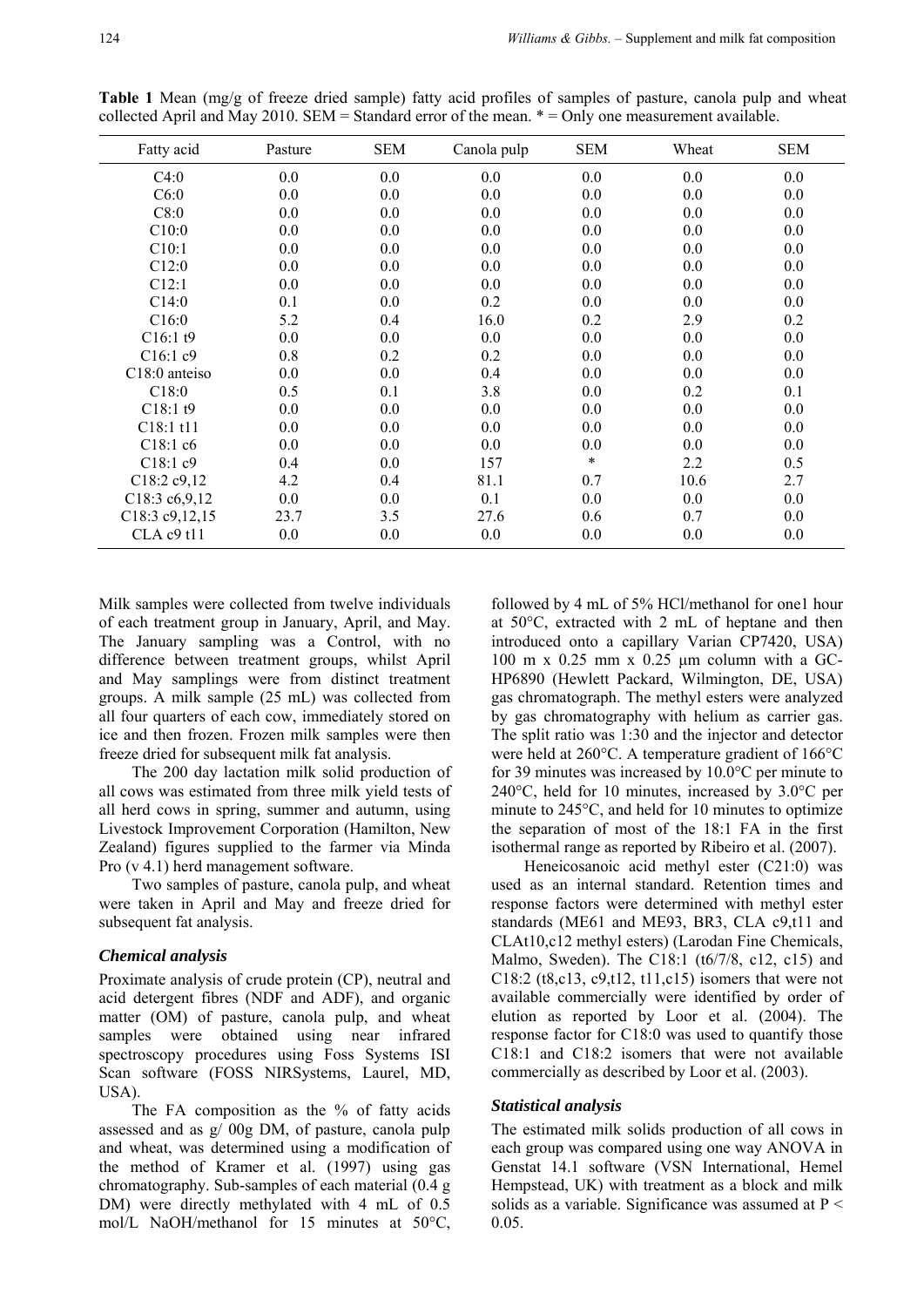The g/100g values of individual chain fatty acids were standardised through principle component analysis (PCA) in MiniTab 14.0 software (Minitab Pty Ltd: Sydney, Australia) to separate groups with divergence. Principle components with the highest values for the effects of treatment were then used to determine individual fatty acids which contributed most to a change in fatty acid profile using Genstat 14.1 software and one way ANOVA, with treatment as a block and identified fatty acids as variables.

#### **Results**

### *Milk solid production*

Estimated 200 day milk solids production did not differ significantly ( $P > 0.05$ ) between treatments, with canola group at 350.1 kg and wheat group at 346.2 kg.

**Table 2** Estimated neutral detergent fibre (NDF), acid detergent fibre (ADF), crude protein (CP) and organic matter (OM) of pasture, canola pulp and wheat fed to the lactating cows.

| Component          | Pasture | Canola pulp | Wheat |
|--------------------|---------|-------------|-------|
| NDF $(g/100 g DM)$ | 34.2    | 39.3        | 36.5  |
| ADF(g/100 g DM)    | 18.0    | 21 1        | 16.5  |
| $CP$ (g/100 g DM)  | 23.0    | 31 2        | 12.8  |
| OM $(g/100 g DM)$  | 88.8    | 949         | 92.2  |

**Table 3** Results of principal component analyses identifying the most influential components of milk. Principle component (PC) 1 represents the effect of treatment and PC2 represents the effect of sampling time.

|                                                  | Principal components |                 |  |  |  |  |
|--------------------------------------------------|----------------------|-----------------|--|--|--|--|
| Fatty acid                                       | PC <sub>1</sub>      | PC <sub>2</sub> |  |  |  |  |
|                                                  | Treatment            | Sampling time   |  |  |  |  |
| C4:0                                             | 0.25                 | $-0.33$         |  |  |  |  |
| C6:0                                             | 0.61                 | $-0.38$         |  |  |  |  |
| C8:0                                             | 0.74                 | $-0.30$         |  |  |  |  |
| C10:0                                            | 0.78                 | $-0.19$         |  |  |  |  |
| C10:1                                            | 0.88                 | 0.04            |  |  |  |  |
| C12:0                                            | 0.83                 | $-0.09$         |  |  |  |  |
| C12:1                                            | 0.83                 | 0.19            |  |  |  |  |
| C14:0                                            | 0.86                 | $-0.08$         |  |  |  |  |
| C16:0                                            | 0.85                 | $-0.18$         |  |  |  |  |
| C16:1 t9                                         | $-0.54$              | 0.61            |  |  |  |  |
| C16:1c9                                          | 0.58                 | 0.32            |  |  |  |  |
| $C18:0$ anteiso                                  | $-0.04$              | $-0.05$         |  |  |  |  |
| C18:0                                            | $-0.83$              | $-0.33$         |  |  |  |  |
| C18:1 t9                                         | $-0.68$              | $-0.20$         |  |  |  |  |
| $C18:1$ t11                                      | $-0.51$              | 0.42            |  |  |  |  |
| C18:1c6                                          | $-0.49$              | 0.38            |  |  |  |  |
| C18:1c9                                          | $-0.84$              | 0.18            |  |  |  |  |
| C <sub>18:2</sub> c <sub>9</sub> t <sub>12</sub> | $-0.01$              | 0.23            |  |  |  |  |
| C18:3 c6,9,12                                    | $-0.33$              | 0.49            |  |  |  |  |
| (ALA) C18:3 c9,12,15                             | $-0.19$              | 0.04            |  |  |  |  |
| CLA c9 t11                                       | $-0.33$              | 0.77            |  |  |  |  |

## *Fatty acid profile of feed*

The total measured fatty acid content of pasture, canola pulp, and wheat was 37.8, 312.5, and 17.7 mg/g DM, respectively. The total unsaturated fatty acids for pasture, canola pulp, and wheat are 6.8, 23.6, and 3.5mg/g DM respectively. The fatty acid profile of pasture, canola pulp, and wheat sampled in April and May of the lactation season is shown in Table 1. Canola had the highest content of measured PUFA, largely in C18 lengths.

 The NIRS proximate analysis of pasture, canola pulp and wheat are shown in Table 2. The supplements had broadly similar NDF and ADF content, but canola had a higher CP content.

## *Principal component analysis*

PCA showed a divergence between treatments and sampling time. This revealed the principle components most affected by treatment were C10:0, C11:0, C12:0, C12:1, C14:0, C14:1 c9, C16:0, C18:0, and C18:1 c9. Of these C11:0 had the highest influence. Table 3 shows the different values obtained by PCA analyses.

## *Milkfat*

Groups did not differ in milk fat composition for the January Control samples. The effects of treatment on milk fatty acid profile are shown in Table 4. Milk fat composition was altered by treatment during the months of May and April. C10:0, C12:0, C14:0 and C16:0 were significantly ( $P < 0.001$ ) decreased by the canola pulp treatment, with canola pulp having 28.8% and 16% less C12:0 and C14:0, respectively, compared to the wheat treatment. C18:0 anteiso and conjugated linoleic acid were not significantly affected by treatment. C18:1 c9 and C18:1 t9 were significantly increased  $(P < 0.001)$ , with levels approximately 20% and 80%, respectively, higher compared to wheat. C18:1 t11 was significantly increased in the canola pulp treatment  $(P < 0.03)$  with yields almost 30% higher compared to wheat.

 The ratios of unsaturated to saturated fatty acid measured in milk samples are shown in Table 5. Both values were higher in the canola treatments compared to the Control and Wheat treatment. Ratio for Wheat treatment was similar to the Control samples.

### **Discussion**

The inclusion of canola pulp compared to wheat in the cow ration at 2 kg daily as in this study, did not significantly alter milk solids production for the lactation season, but increased the proportion of unsaturated fats in the milk, with a significant reduction in C10:0, C12:0, C14:0, C16:0 and a significant increase in C18:1 c9 and C18:1 t9 (Table 4). This is the first report of the effect of canola meal on milk solids production and milk fat composition in high production herds grazing highly managed, quality ryegrass pastures. The results suggest that inclusion of a diet component rich in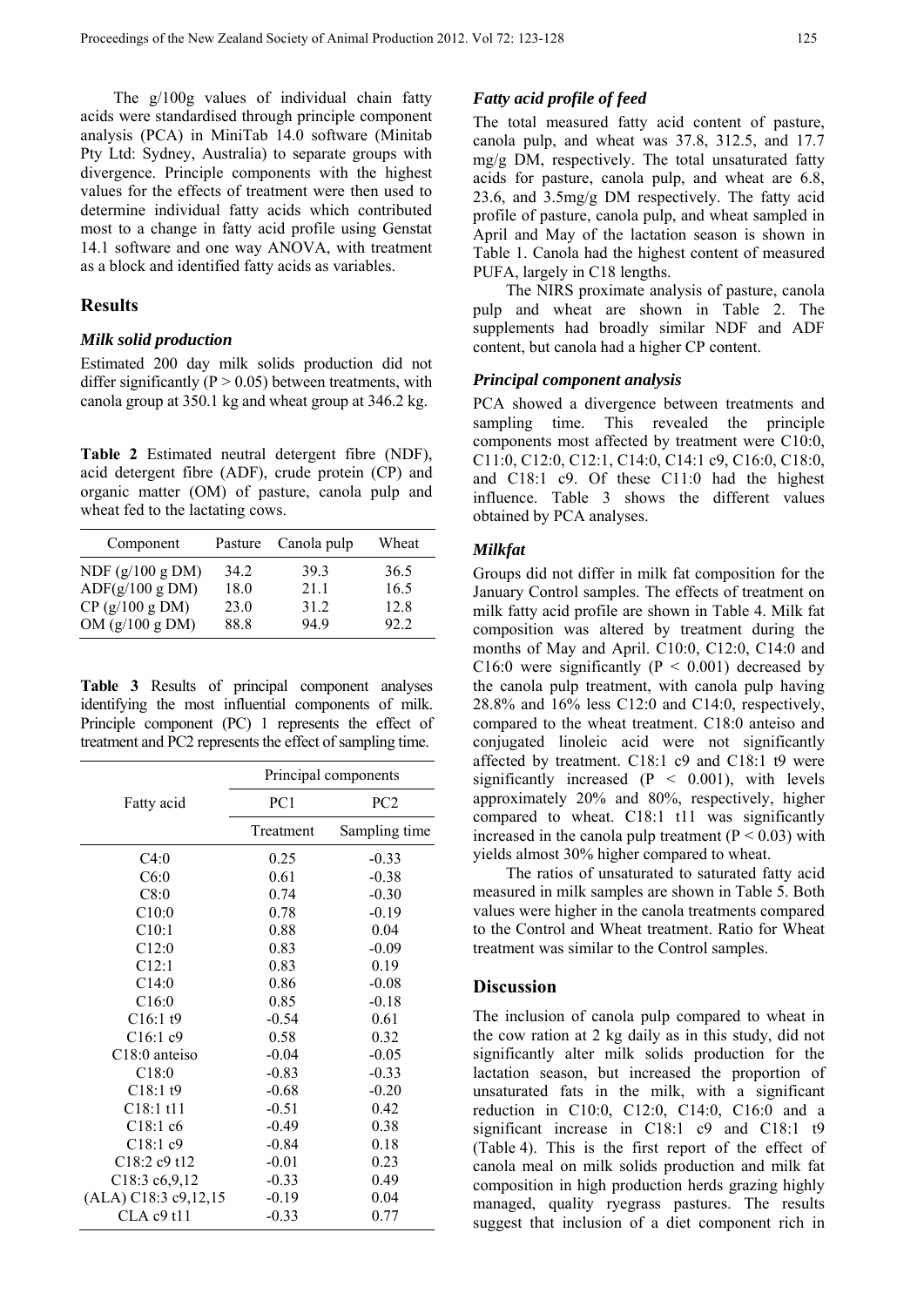|                  |                    |            | January           |            | April              |            |                  | May        |                   |            |                   |            |
|------------------|--------------------|------------|-------------------|------------|--------------------|------------|------------------|------------|-------------------|------------|-------------------|------------|
| Fatty acid       | Canola<br>pulp     | <b>SEM</b> | Wheat             | <b>SEM</b> | Canola<br>pulp     | <b>SEM</b> | Wheat            | <b>SEM</b> | Canola<br>pulp    | <b>SEM</b> | Wheat             | <b>SEM</b> |
| C4:0             | 1.5                | 0.1        | 1.5               | 0.1        | 1.4                | 0.1        | 1.5              | 0.0        | 1.4               | 0.1        | 1.3               | $0.0\,$    |
| C6:0             | 1.6                | 0.0        | 1.6               | 0.1        | 1.5                | 0.1        | 1.7              | 0.0        | 1.3               | 0.1        | 1.5               | 0.0        |
| C8:0             | 1.1                | 0.0        | 1.1               | 0.0        | 1.0                | 0.1        | 1.2              | 0.0        | 0.9               | 0.1        | 1.1               | 0.0        |
| C10:0            | 2.6 <sup>a</sup>   | 0.1        | $2.4^{a}$         | 0.1        | $2.4^{\mathrm{a}}$ | 0.1        | 3.1 <sup>b</sup> | 0.2        | 1.9 <sup>c</sup>  | 0.2        | 2.6 <sup>a</sup>  | 0.1        |
| C10:1(?)         | 0.2                | 0.0        | 0.3               | 0.0        | 0.2                | 0.0        | 0.3              | 0.0        | 0.2               | 0.0        | 0.3               | 0.0        |
| C12:0            | 2.9 <sup>ab</sup>  | 0.1        | 2.8 <sup>a</sup>  | 0.1        | $2.8^{ab}$         | 0.2        | 3.8 <sup>b</sup> | 0.2        | $2.2^{\circ}$     | 0.2        | $3.2^{ab}$        | 0.2        |
| C12:1            | 0.1                | 0.0        | 0.1               | 0.0        | 0.1                | 0.0        | 0.1              | 0.0        | 0.0               | 0.0        | 0.1               | 0.0        |
| C14:0            | $10.4^a$           | 0.3        | 10.1 <sup>a</sup> | 0.3        | $10.4^a$           | 0.4        | $12.1^b$         | 0.3        | 8.9 <sup>c</sup>  | 0.4        | 10.7 <sup>a</sup> | 0.4        |
| C16:0            | $26.1^a$           | 0.9        | $26.6^a$          | 1.1        | $26.8^{a}$         | 1.1        | $32.0^{b}$       | 0.9        | $22.1^\circ$      | 1.0        | $26.1^a$          | 0.8        |
| C16:1t9          | 0.2                | 0.0        | 0.2               | 0.0        | 0.1                | 0.0        | 0.1              | 0.0        | 0.2               | 0.0        | 0.2               | 0.0        |
| C16:1c9          | 1.3                | 0.1        | 1.2               | 0.1        | 1.1                | 0.1        | 1.5              | 0.1        | 1.1               | 0.1        | 1.4               | 0.1        |
| C18:0 anteiso    | 0.0 <sup>a</sup>   | 0.0        | 0.0 <sup>a</sup>  | 0.0        | 0.0 <sup>a</sup>   | 0.0        | 0.0 <sup>a</sup> | 0.0        | 0.0 <sup>a</sup>  | 0.0        | 0.0 <sup>a</sup>  | 0.0        |
| C18:0            | $12.3^a$           | 0.8        | $12.4^a$          | 0.7        | $13.2^a$           | 0.7        | $9.3^{b}$        | 0.6        | $14.3^\circ$      | 0.9        | 11.0 <sup>a</sup> | 0.8        |
| C18:1 t9         | 0.5                | 0.0        | 0.4               | 0.0        | 0.6                | 0.0        | 0.3              | 0.0        | 0.7               | 0.0        | 0.4               | 0.0        |
| C18:1 t11        | $2.5^{\mathrm{a}}$ | 0.2        | 1.9 <sup>b</sup>  | 0.1        | 1.7 <sup>bd</sup>  | 0.2        | $1.2^{\circ}$    | 0.1        | 2.7 <sup>ad</sup> | 0.4        | $2.1^d$           | 0.2        |
| C18:1 c6         | 1.7                | 0.1        | 1.7               | 0.3        | 1.5                | 0.2        | 1.1              | 0.1        | 2.0               | 0.3        | 1.4               | 0.1        |
| C18:1 c9         | 21.5               | 0.7        | 22.3              | 0.7        | 22.2               | 0.8        | 18.1             | 0.7        | 25.8              | 0.9        | 22.2              | 0.7        |
| C18:2 c9,12      | 1.3                | 0.1        | 1.3               | 0.0        | 1.4                | 0.3        | 1.1              | 0.0        | 1.3               | 0.1        | 1.1               | 0.0        |
| C18:3 c6,9,12    | 0.1                | 0.0        | 0.1               | 0.0        | 0.1                | 0.0        | 0.1              | 0.0        | 0.1               | 0.0        | 0.1               | 0.0        |
| C18:3 c9, 12, 15 | 0.7                | 0.0        | 0.8               | 0.0        | 0.8                | 0.1        | 0.7              | 0.0        | 0.8               | 0.1        | 0.8               | 0.0        |
| C18:2 c9 t11     | 1.4                | 0.1        | 1.3               | 0.1        | 1.1                | 0.1        | 0.9              | 0.1        | 1.6               | 0.2        | 1.5               | 0.1        |

Different letters in a row indicate significance ( $P < 0.05$ ).

**Table 5** Ratios of measured unsaturated fatty acid (UFA) to saturated fatty acid (SFA) found in milk samples in January, April and May of cows fed either canola pulp or wheat.

| Ratio          | January                                |      | April | May            |  |  |
|----------------|----------------------------------------|------|-------|----------------|--|--|
|                | Canola Wheat Canola Wheat Canola Wheat |      |       |                |  |  |
| UFA $SFA$ 0.57 |                                        | 0.57 | 0.58  | 0.45 0.77 0.59 |  |  |

unsaturated fatty acids will still have a significant effect on milk fat composition when the basal diet of the cow is pastures already relatively rich in unsaturated fats.

 Both the total fat content and individual fatty acids of a supplement have an influence on microbial populations and rumen metabolism, ultimately affecting milk fat deposition. The basal diet of animals in this experiment was a ryegrass-clover dominant pasture with a total fat content of 3.5% DM (Table 2). The supplementation of 2 kg canola pulp compared to wheat altered the fatty acid profile of the animal's basal diet, with canola pulp in this experiment containing 12.5% DM fats and wheat 3.2% DM (Table 2). The higher fat content of Canola pulp compared to wheat, may have enabled more unbiohydrogenated fat to exit the rumen. As a result supplementation with canola had significantly  $(P \leq$ 0.001) reduced levels of saturated short-chain fatty acids (C10:0, C12:0, C14:0, and C16:0) being

deposited in milk compared to wheat, which was an indication reduced proportions of fat being saturated in the rumen.

 Reduction in proportions of these individual fatty acids is beneficial; however the reduction in these fatty acids was not accompanied by a beneficial increase in conjugated linoleic acid. Liu et al. (2007) reported similar effects with the supplementation of vegetable oilseeds, with a reduction in the proportion of C12:0 and C14:0, however the proportion of conjugated linoleic acid was increased. Work by Flowers et al. (2008) investigating the effects of linseed oil supplementation, to animals grazing lucerne, on milk conjugated linoleic acid, showed a proportional increase in a dose dependant manner to linseed oil supplementation, accompanied with a dose dependant decrease in C14:0. However there was no increase in C18:0 with the addition of linseed oil, as seen in this experiment with the addition of canola pulp. Interestingly the presence of docosahexaenoic acid has been shown to promote the accumulation of C18:1 t11 in the rumen due to inhibiting the reduction of C18:1 t11 to C18:0 (AbuGhazaleh et al. 2004). Very low levels of docosahexaenoic acid of 0.001g/100g, were seen in milk of both treatments, though none was detected in the feed.

 In general, vegetable oils rich in C18:2 c9,12 and C18:3 c9,12,15 are biohydrogenated and isomerised in the rumen to C18:1 t11 (van de Vossenberg et al. 2003).The effects of high intake of oils are not completely understood as confusion is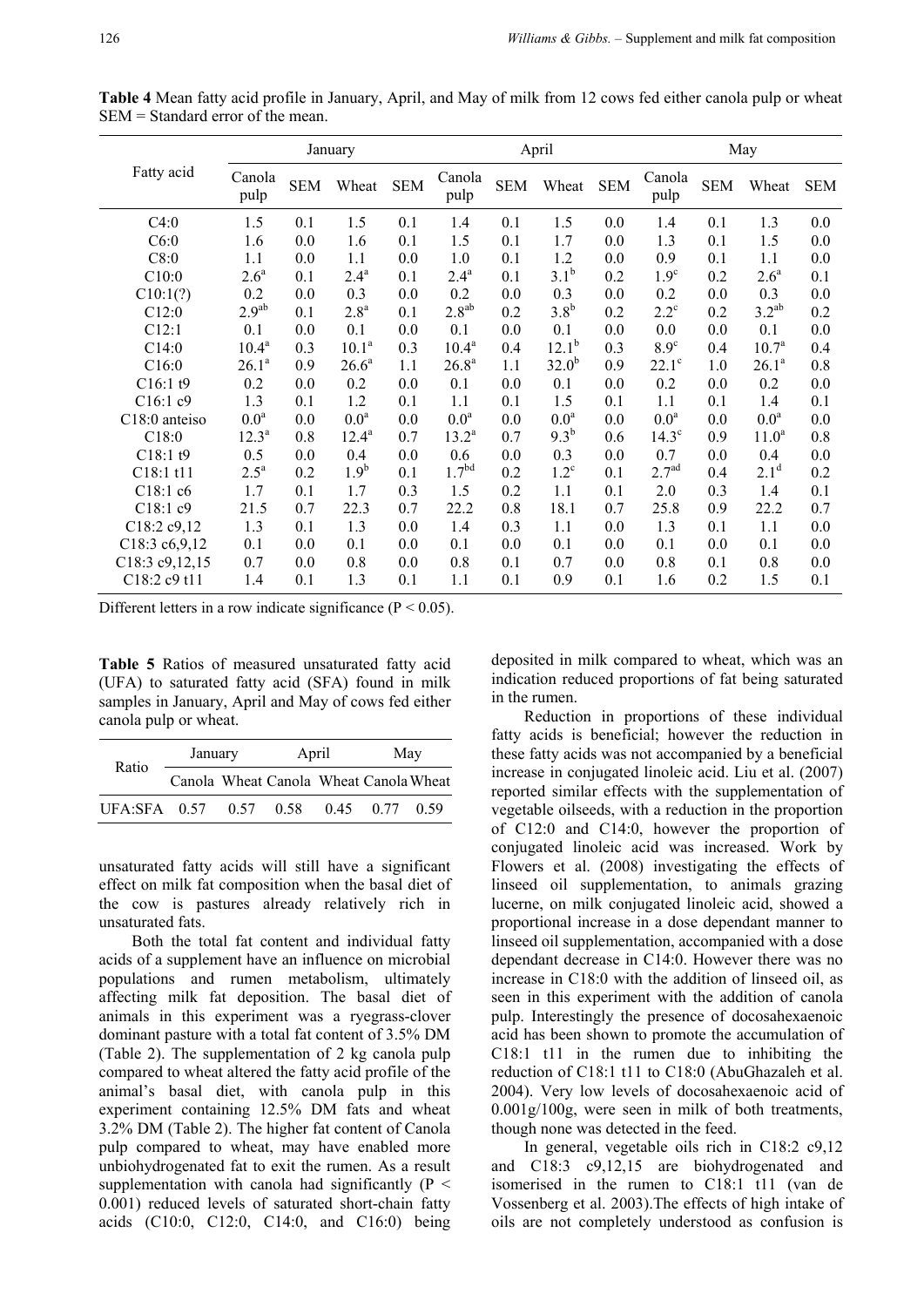added with an interaction of many factors; such as inhibition of mammary enzymes or regulatory behaviour, caused by different substrates, over mammary gene expression. In this experiment there was a significant ( $P < 0.03$ ) increase in the levels of C18:1 t11 but no significant increase in conjugated linoleic acid with canola pulp compared to wheat supplement. This may suggest that mammary enzymes were not operating at their optimum activity, or were not expressed enough, to convert C18:1 t11 to conjugated linoleic acid. Notably, C18:1 t11 can still be considered a source of CLA for humans as it can be converted by human tissues to conjugated linoleic acid (Turpeinen et al. 2002).

 Other studies which supplement high levels of long-chain fatty acids have, like this study, shown an efficient reduction in C10-C16 saturated fatty acids, and increasing C18:0 and C18:1 in milk fat. This is with or without protection from rumen biohydrogenation (Delbecchi et al. 2001). Even with a higher content of saturated fatty acids seen in the canola pulp compared to pasture and wheat, the canola pulp treatment maintained higher ratios of unsaturated to saturated fats as shown in Table 5.

 Often in experiments where diets with high levels of long-chain fatty acids are fed the ratio of C18:1 c9:C18:0 is considered as it typically remains unchanged. This is thought to be as a result of changes in diet being compensated by regulation of lipogenic enzymes. Sterol CoA desaturase 1 (SCD1) is known to catalyse the desaturation of fatty acids in the cis- $\Delta^9$  position. This enzyme is regulated by a transcription factor named sterol regulatory binding element protein (SREBP-1). Other key enzymes are acetyl CoA carboxylase, fatty acid synthase, and acetyl transferases (Conte et al. 2010). There is also a relationship between C4, C16, and C18 fatty acids. This comes about as fatty acids are bound as triglycerides in the mammary epithelial cells for deposition into milk. Both fatty acids *de novo*  synthesized and absorbed from the blood are incorporated bound to a glycerol molecule, so as to appear in the milk as triglycerides. This activity is carried out by different esterifying enzymes which favour binding of particular chain lengths (Conte et al. 2010). At Carbon 3 of the glycerol molecule the enzyme diacylglycerol acyl transferase favours binding of short-chain fatty acids while at the opposite end of the glycerol molecule (Carbon 1) esterification of long-chain fatty acids is favoured (Glasser et al. 2008). However in this experiment C16:0 was very significantly reduced upon feeding of canola pulp, with no complementary decrease in C18 fatty acids (Table 4). The most likely explanation is the substantial increase in C18 substrate supply in the canola pulp treatment initiating a proportionate increase in milk C18:0.

 Milk solid yield was not significantly different between canola and wheat treatments ( $P > 0.05$ ). This suggests a potential use for canola pulp in the New Zealand dairy industry on the basis of the energy and

utility value. Profitable use of supplements requires them to be less than the value of extra milk produced, if they are to be of value to the producer. Wheat is typically considered a high energy supplement. Secondly, pasture substitution with some supplements can be a disincentive to effective use (Leaver 1985). Pasture intake is a relationship between bite rate, bite size, and grazing time. Generally supplements do not affect the first two but do affect the latter (Bargo et al. 2003). Harvatine et al. (2006) showed that the supplements rich in unsaturated fatty acid reduced normal meal size. Canola pulp with its high fat content would seem likely to show a similar effect. However in this experiment no difference between production was observed between wheat and canola meal supplemented groups, suggesting little difference in practical energy intake in this commercial scenario.

 Together, these findings suggest that canola pulp and wheat had broadly equivalent metabolisable energy (ME) values and did not affect dry matter intake of grazed pasture. In two factorial experiments over consecutive years the magnitude of the difference between the cows demand and the actual consumption of dry matter had the predominant effect on the dry matter intake response of cows to supplements (Penno et al. 2006a). In order to get the greatest response, allocation of supplements should be matched by the decline in pasture allowance (Penno et al. 2006b). For milk fat depression to occur dietary components must alter the rumen environment and also contain a modest level of unsaturated fatty acids (Bauman et al. 2011).

 Canola pulp can be considered a viable supplement for its use in grazing based systems as it had no adverse effects on milk production, or milk fat concentration even though it had a high oil content. The similar milk solid response to wheat would suggest its use is more viable if its cost were determined on an ME basis and remained competitive.

## **Acknowledgements**

The work of the staff of the Faculty of Agricultural and Life Science at Lincon University in assisting with sampling and analysing milk samples is greatly appreciated. The generous cooperation of Brendon Woods and his staff, and the funding provided by Solid Energy NZ, is also acknowledged with appreciation.

## **References**

- Abughazaleh AA, Jenkins TC 2004. Short Communication: Docosahexaenoic acid promotes vaccenic acid accumulation in mixed ruminal cultures when incubated with linoleic acid. Journal of Dairy Science 87: 1047–1050.
- Bargo F, Muller LD, Kolver ES, Delahoy JE 2003. Invited Review: Production and digestion of